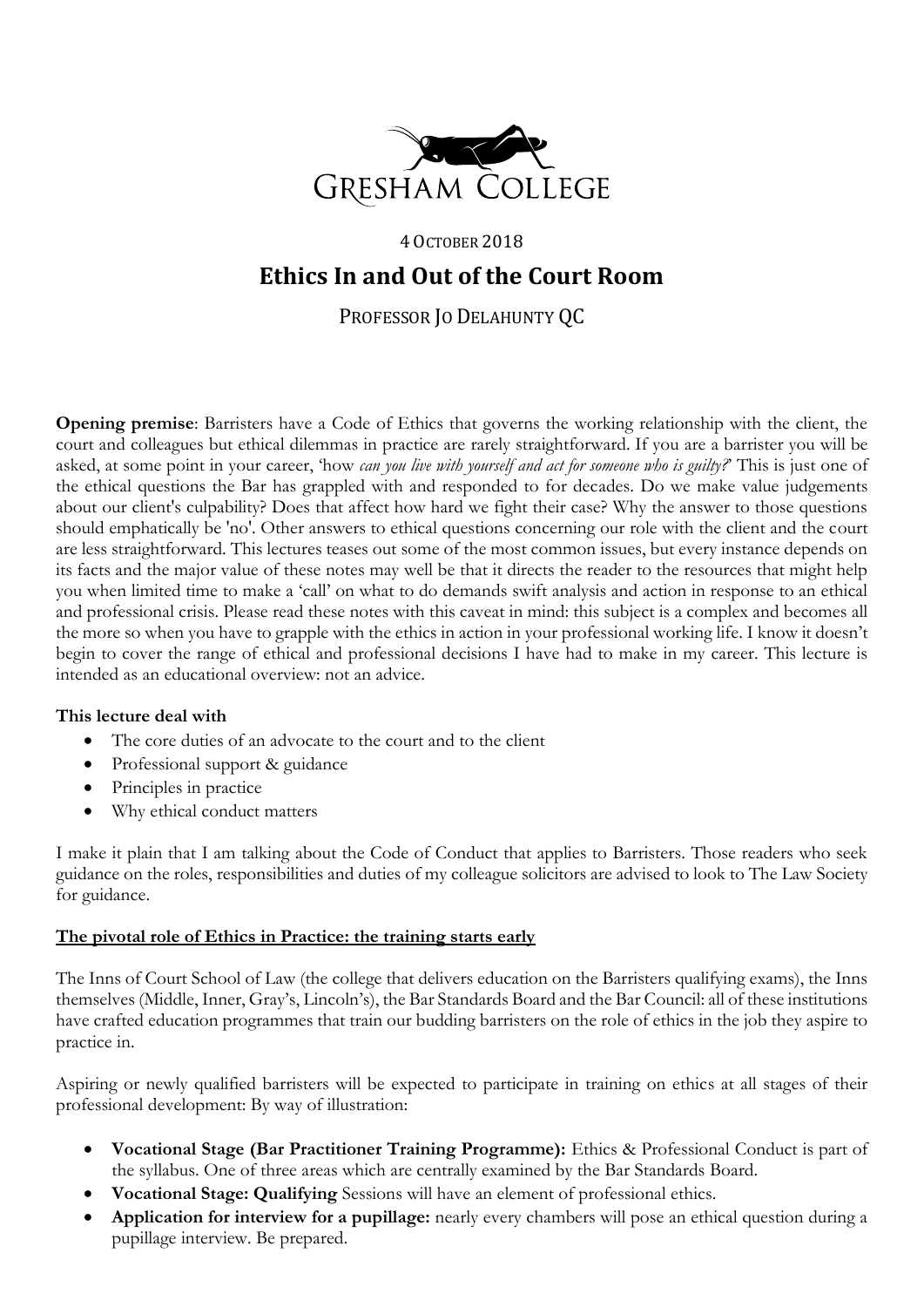

- **Pupil Stage:** Each of the Inns has their own format for the compulsory pupils' course. Middle Temple (for example) runs a two-week full-time course of lectures, workshops, and court visits. One of the interactive sessions is on professional ethics.
- **New Practitioners Programme:** Half day course. Workshops of 8-12 NPs, with two trainers; different set of trainers halfway through the programme, so every participant works with four trainers in total. Fictitious cases studies are discussed. Different sets of problems for self-employed and employed practitioners.

Or must is be assumed that the importance of ethics in practice becomes of less significance the more senior one becomes.

In 2017 Andrew Walker QC, then Vice Chair of The Bar, in Counsel Magazine<sup>1</sup> set out fresh imperatives and initiatives for barristers to enhance their knowledge of ethics in practice precisely because it was and is a core strength of our profession

#### As he said

'*No-one would deny the importance of our high ethical standards. They are part of our responsibility to society as advocates and*  lawyers, supporting the rule of law. They are integral to what it means to be a professional lawyer, and a crucial part of what *society expects of us in return for being allowed to conduct activities – particularly exercising rights of audience – that others cannot. They are also an important differentiator – and selling point – domestically and internationally, when comparing ourselves with the world of business and commerce, and with many other jurisdictions in which the effective rule of law remains an aspiration rather than a reality.'*

Andrew Walker QC heralded a reinvigorated approach to ethics reminding us that

*'Our ethical instincts benefit from discussion, reinforcement and challenge. We can all do more to make the best of the change from what was ostensibly a rule-based Code of Conduct to a less prescriptive one, with Core Duties and Guidance as well. The new approach is unfamiliar, but enables us to identify what underpins our duties and instincts, how best to analyse ethical dilemmas, and the reasons why (and within what limits) ethical conclusions may differ.'*

He was right. Every case we do is different because the clients and the fact of the facts are unique. A rule-based approach will offer potential solutions but cannot dictate answers: resolution of the issue requires the application of discretion and judgment by the barrister concerned.

As a consequence of this refreshed approach to ethics and its application we have a Code of Conduct, supported by Guidance, drawn up by The Bar Standards Board (May 2018; version 3.3)<sup>2</sup>.

In addition to the written word we have an invaluable pro bono 'phone in' service to deal with ethical questions from practitioners<sup>3</sup>. It is a hugely important advisory pool. It is part of the Bar Council Ethical Service (EES) rand receives on average around **500 calls a month** in addition to responding to written enquiries by email<sup>4</sup>.

The EES is overseen by the Bar Council's Ethics Committee and on the front line we have 26 barrister members across all practice areas; **14 QCs and 12 juniors**. That is in addition to the staff that make the system work and accessible.

Those matters which can't be resolved by a phone call or e mail, i.e. the most serious and complex enquiries, can be escalated to Ethics Committee members with relevant expertise. One shouldn't single out members for praise for the work they do but Rachel Langdale QC must be credited for setting the pace for this work: she is the Chair

1

<sup>1</sup> https://www.counselmagazine.co.uk/articles/the-only-way-ethics

<sup>2</sup> Find it online at : [www.barstandardsboard.org.uk/regulatory-requirements/bsb-handbook](http://www.barstandardsboard.org.uk/regulatory-requirements/bsb-handbook) 

<sup>3</sup> Tel no: 0207 611 1307

<sup>4</sup> [Ethics@BarCouncil.org.uk](mailto:Ethics@BarCouncil.org.uk)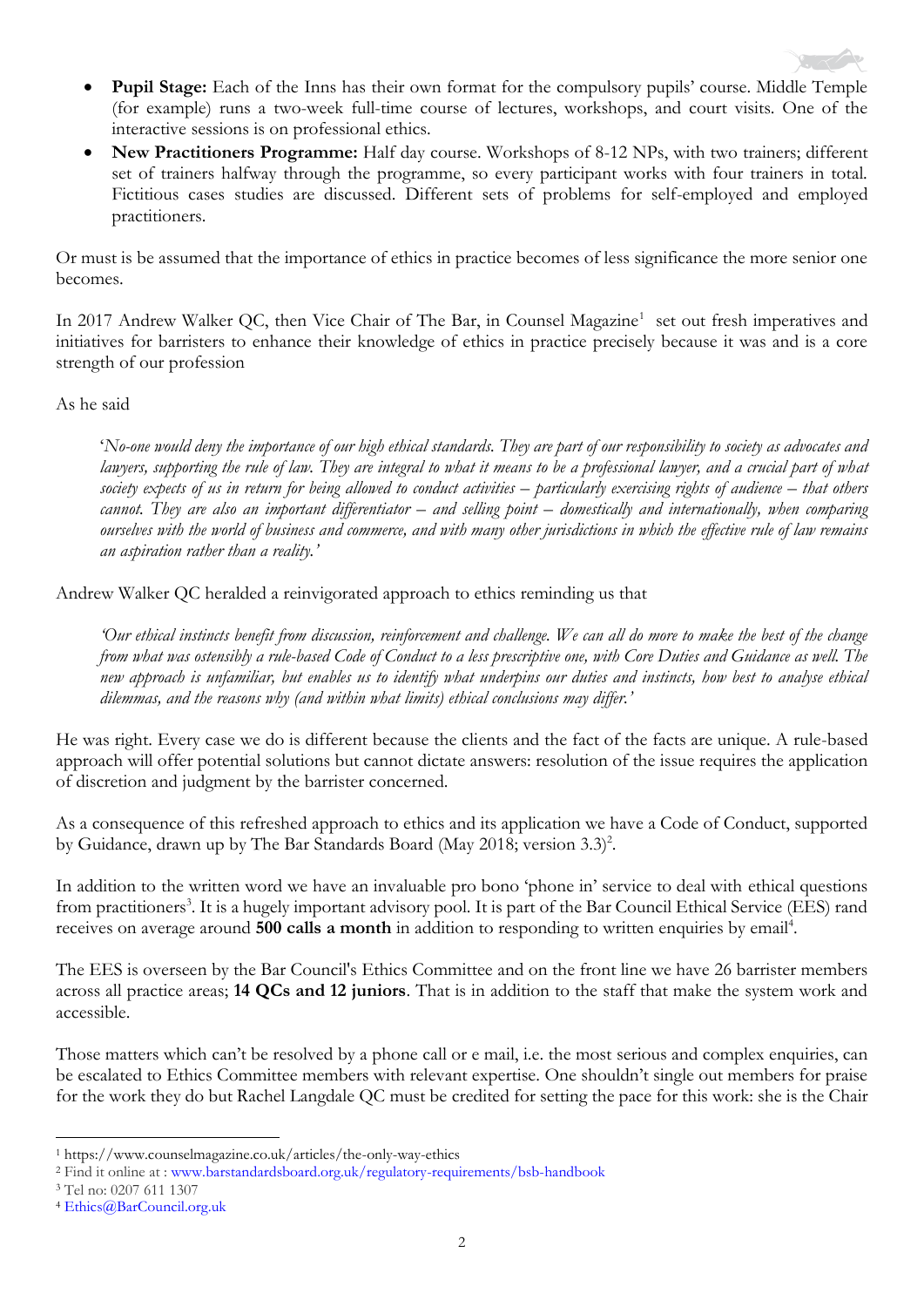of the Ethics Committee. Much of which is to be found in this lecture takes as its framework the training that Rachel has developed for delivery across the UK to the Bar.

Points to note when one approaches the EES for advice:

- The EES cannot give legal advice, or bind the BSB (Bar Standard Board)
- The EES can make representations to the BSB on general issues raised, but no information about individual queries is shared with them.
- The EES talks the barrister through their dilemma and help them come to an informed ethical decision.

# But, and this is significant

Ultimately, the barrister will need to use their own professional judgement to determine the most appropriate course of action (rC20). Responsibility rests with the individual, not the advisory body

# **Resources to Access**

- Code enforcement date 06.01.14
- Current edition of Handbook in force from May 2018 (version 3.3). **It is your bible**
- Find it online at : www.barstandardsboard.org.uk/regulatory-requirements/bsb-handbook
- [Ethics@BarCouncil.org.uk](mailto:Ethics@BarCouncil.org.uk)
- Tel no: 0207 611 1307

In summary: you will want to be familiar with The Code of Conduct, with its Core Duties (CD), Conduct Rules and Rules applying to particular groups. I'm going to focus of the CDs and the related Guidance, specifically CDs 1-6. This lecture I not intended to be an exhaustive guide the Handbook.

# **The 10 Core Duties (CD's)**

- CD1: You must observe your duty to the Court in the administration of justice
- CD2: You must act in the best interests of each client
- CD3: You must act with honesty and integrity
- CD4: You must maintain your independence
- CD5: You must not behave in a way which is likely to diminish the trust and confidence which the public places in you or the profession
- CD6: You must keep the affairs of each client confidential
- CD7: You must provide a competent standard of work and service to each client
- CD8: You must not discriminate unlawfully against any person
- CD9: You must be open and co-operative with your regulators
- CD10: You must take reasonable steps to manage your practice, or carry out your role within your practice, competently and in such a way as to achieve compliance with your legal and regulatory obligations.

Take heed that: CD1 overrides any other core duty if and to the extent any other CD is inconsistent with it.

The inter relationship between CD 1, 2, 3 and 6 call for particular attention. For family practitioners they often call up the most difficult ethical dilemma because CD 1 (duty to the Court) can override CD 6 (duty of confidentiality to the client) in part because our courts are concerned with the welfare of the child which is its paramount consideration, and we, as officers of the court, have a duty to serve the Court in the administration of Justice. That can give rise to some very challenging conflicts of interest.

The Codes identify sound statements of principal, but in real life their application to the individual case calls for nuanced judgment: and sometimes there is no an obvious answer for the practitioner: which explains why, as I've said, the Bar Council Ethical Service (EES) receives on average around **500 calls a month** and also responds to written enquiries by email.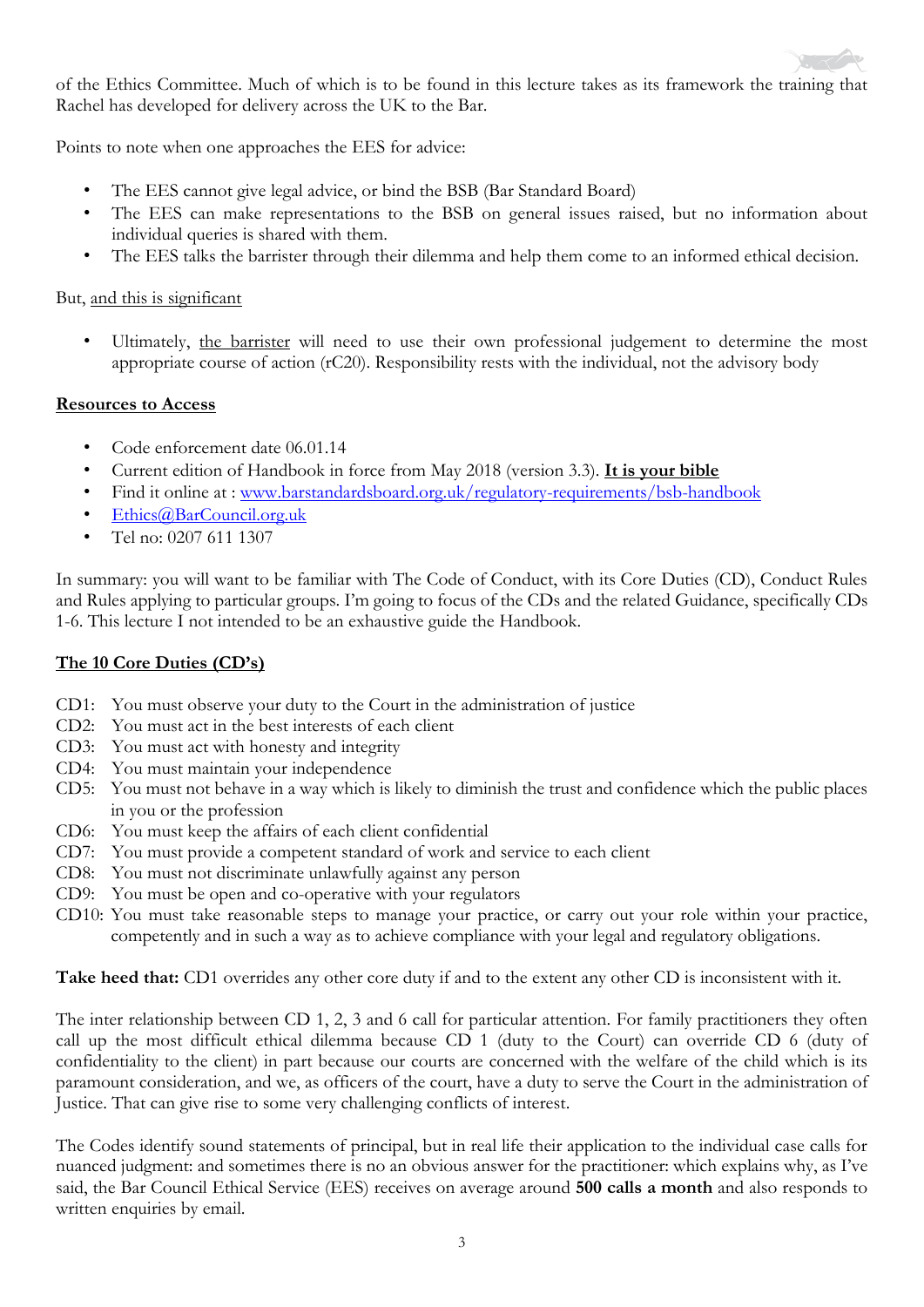# **Application of the Code in practice**

### **Preparation for trial**

#### Written evidence and pleadings

A cornerstone of fairness in proceedings and the application of CD1 *(you must observe your duty to the court in the administration of justice)* is that the case as pleaded must not be a figment of the barristers imagination: we act on instructions and you have CD 3 and 4 to respect *(you must act with honesty and integrity (3) and you must maintain your independence (4*)).

 $\sim$ 

#### You can't make evidence up or 'gild the lily'.

You must not draft any statement of case, witness statement etc. containing:

- Any statement of fact or contention which is not supported by your client or by your instructions;
- Any contention which you do not consider to be **properly arguable**;
- Any allegation of fraud, unless you have clear instructions to allege fraud and you have reasonably credible material which establishes an arguable case of fraud;
- (In the case of a witness statement or affidavit) any statement of fact other than the evidence **which you reasonably believe the witness would give** if the witness were giving evidence orally

#### Oral Evidence

You can't 'pay' for positive evidence:

• You must not make, or offer to make payments to any witness which are contingent on their evidence or on the outcome of the case;

You must not coach a witness of influence their answers: in plain terms

- You must not encourage a witness to give evidence which is misleading or untruthful
- You must not rehearse, practise with or coach a witness in respect of their evidence;
- You must not communicate with any witness (including your client) about the case in which the witness is giving evidence *unless you have the permission of the representative for the opposing side or of the court*, which can sometimes happen if the client is part heard and matters of significance including new evidence has come to light or if practical, arrangements for the care of a child over the interregnum need to be discussed.

#### **The Interplay Between Your Duty to The Court, The Client and to the Principles of Your Profession**

Consider the question: *Or 'How can you act for someone who is guilty" or the more nuanced question 'how can you act for someone if you think they are lying?*

- CD1: You must observe your duty to the Court in the administration of justice
- CD2: You must act in the best interests of each client
- CD3: You must act with honesty and integrity
- CD4: You must maintain your independence
- CD7: You must provide a competent standard of work and service to each client
- CD8: You must not discriminate unlawfully against any person

Applying the codes the answer can be answered (and should be answered) unequivocally and emphatically. I can and I do.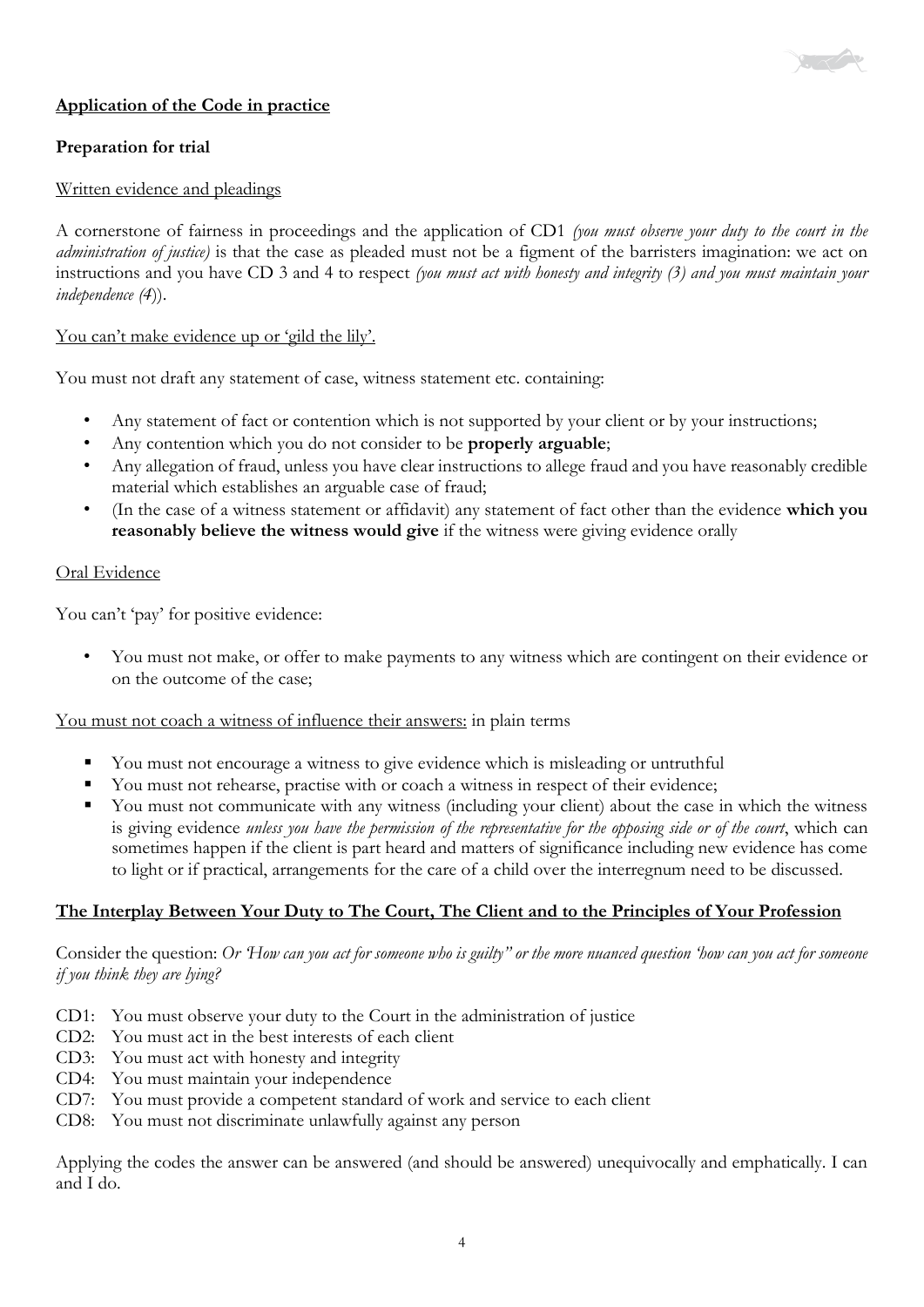In simple terms: your belief is irrelevant: whether in terms of your client's guilt or innocence; truthfulness of deceit.

### **Your duty to the Court does not prevent you from putting your client's case simply because you do not believe that the facts are as your client states them to be.**

There is a distinction between your *'belief'* and your '*knowledge'.* Your belief is irrelevant, as is your view about the desirability of the case of the client.

You aren't the judge, you weren't a witness, and you don't have any direct knowledge of the primary facts. It is not for you to prejudge what a judge or jury may make of the case. Your duty is to represent your client and act on their instructions (however foolish or loathsome they may be as long as you have given advice so the client can make an informed decision as to how they want you to present their case).

Belief is a subjective response. Your belief may be influenced by the facts of the case, the apparent strength of the evidence, the nature of the case or the client. None of those are relevant to your role as the instructed barrister.

This principle lies at the heart of The Cab Rank Rule. Were it disrespected those who face the most serious consequences for the crimes or acts they have allegedly committed would be deprived of representation.

In layman's terms: The cab-rank rule is the obligation of a barrister to accept any work in a field in which they profess themselves competent to practice, at a court at which they normally appear, and at their usual rates. The rule derives its name from the tradition by which a hackney carriage driver at the head of a queue of taxi cabs is supposed to take the first passenger requesting a ride.

For a look at it in more detail have a read of The Bar Standards Paper **"The Cab Rank Rule: A Fresh View'**<sup>5</sup> . That paper pointed out the the analogy is imperfect – 'a passenger must also take the first cab on the rank, whereas that is no part of the Cab Rank Rule for the Bar. Thus a client, through his solicitor, is at liberty to instruct whomever he wishes. The Cab Rank Rule is to prevent any unjustified restrictions on the client's choice of barrister. This distinction illustrates a fundamental point about the Cab Rank Rule, namely that its purpose is to protect the interests of clients, not the interests of barristers

The BSB review concluded that

*The Cab Rank Rule is both important and relevant, and ought to be retained as a rule. It plays an important role in ensuring that even unpopular clients can secure representation by an advocate of their choice. It also brings significant benefits to the public in specialist areas, such as commercial and regulatory law, where its absence would create a Real risk that major players (e.g. banks) could demand exclusivity, depriving potential opponents of much of the talent available at the Bar. Neither we nor others have been able to identify any real disadvantages or positive harm caused by the Cab Rank Rule. The Cab Rank Rule has attracted strong judicial approval (with no dissenting judicial opinion), and is widely replicated across other common law jurisdictions. '*

In professional terms the Cab Rank rule finds expression in RC 29: as a member of the experience and are not professionally embarrassed in some way, then once you are instructed you are obliged to act.

**RC 29**: If you receive instructions from a professional client, and you are:

- a self-employed barrister instructed by a professional client; ...
- the instructions are appropriate taking into account the **experience, seniority and/or field of practice**  of yourself **you must accept** the instructions addressed specifically to you, **irrespective of:**
	- The identity of the client;
	- The nature of the case to which the instructions relate;
	- Whether the client is paying privately or is publicly funded;

<sup>1</sup> <sup>5</sup> https://www.barstandardsboard.org.uk/media/1460590/bsb\_-\_cab\_rank\_rule\_paper\_28\_2\_13\_v6\_\_final\_.pdf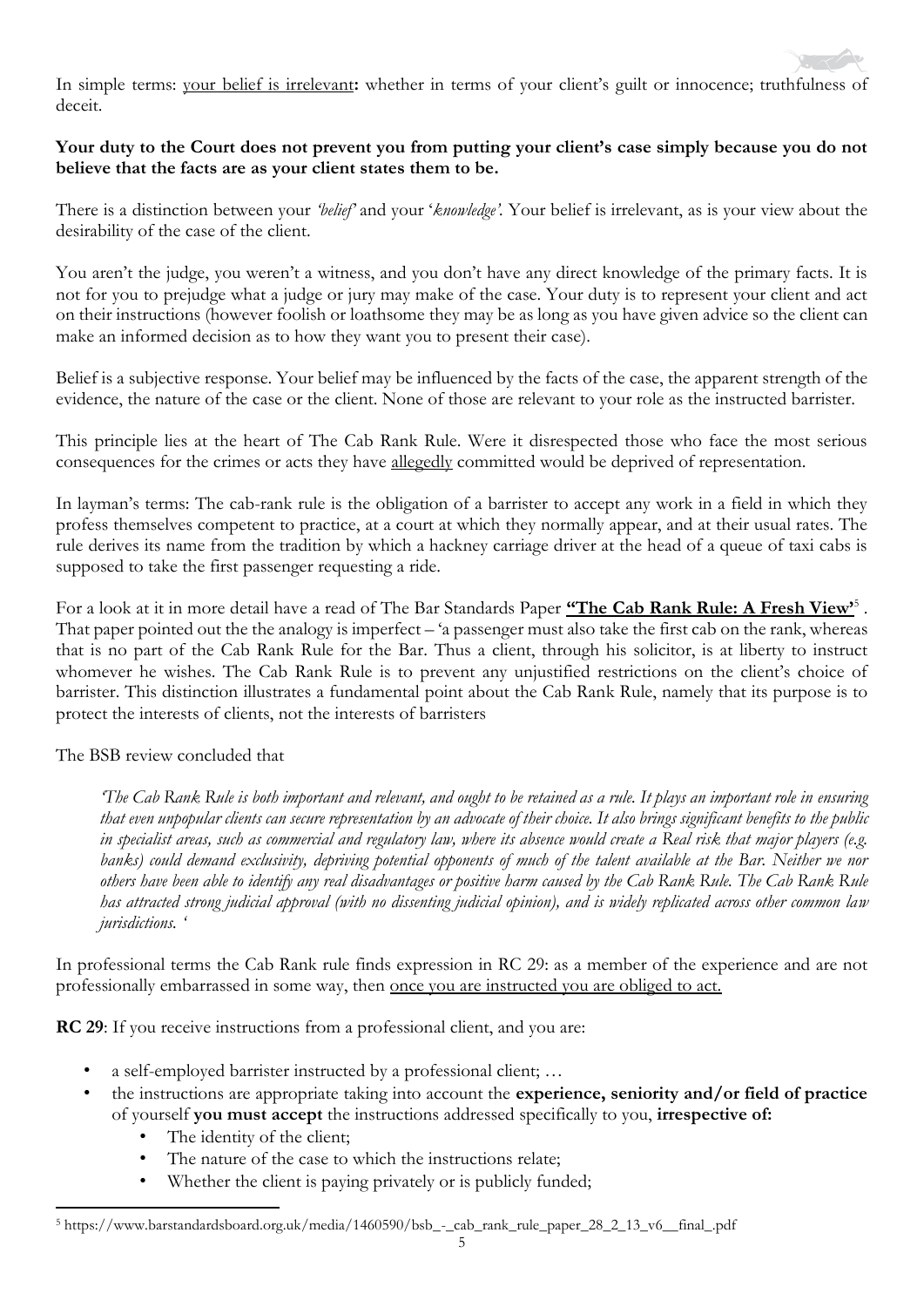• Any belief or opinion which you may have formed as to the character, reputation, cause, conduct, guilt or innocence of the client.

That cardinal rule underpins the independence of the Bar and our duty to provide legal representation to those that call for it. It is professional misconduct for a barrister to break that rule<sup>6</sup>.

As the BSB review pointed out:

'*The original justification for the Cab Rank Rule is well-known and generally accepted as a worthwhile and valuable goal – to promote access to justice by ensuring that legal representation is available to all who need or want it, including the odious client or unpopular cause.*'

The Cab Rank Rule ensures that everyone is equal before the law and entitled to representation of their choice. This last point is important. The Cab Rank Rule does not merely ensure that everyone is able to get **a** lawyer, but rather *the* lawyer of their choice.

There is a related point which is often overlooked: but wasn't by the BSB. Namely that the Cab Rank Rule also provides the barrister with a form of immunity that enables him to represent odious clients without incurring the wrath of the community or a social stigma. As it points out:

*'The existence of the Cab Rank Rule and the media and public's awareness of it (albeit that there is room for improvement on this score) distances the barrister from the views and conduct of his client. When a barrister or law student is asked at a social outing (as we all have been) "would you represent a murderer?", he or she is able to answer that he would do so because it would be his professional duty and it is important for the proper functioning of the legal system that everyone – even an odious murderer – is able to obtain competent legal representation. This in turns helps to ensure that the primary objective of the rule is achieved.'*

There are limited exceptions to RC 29, for which we look at Rule 30.

# **Exceptions? Rule 30:**

- Conflict of interest
- You are pre-booked for another matter
- It is outside your experience or above your seniority
- It requires you to leave the UK or act for a non-UK lawyer
- You have not been offered a proper fee for your services *(tia : The complexity, length and difficulty of the case, Your ability, experience and seniority; Expenses which you will incur)*
- Except where you are to be paid directly by (i) the Legal Aid Agency as part of the Community Legal Service or the Criminal Defence Service or (ii) the Crown Prosecution Service:
	- Your fees have not been agreed...
	- Having required your fees to be paid before you accept the instructions those fees have not been paid…

Having accepted the instruction you can only return a case in very limited circumstances

#### **Returning Instructions**

rC26 - You may cease to act on a matter on which you are instructed and return your instructions if:

- Your professional conduct is being called into question; or
- The client consents; or

<sup>1</sup> 6 *It doesn't apply to other types of lawyers such as solicitors (whose code of conduct says they can accept or decline work at their discretion as long as they don't discriminate in doing so***)**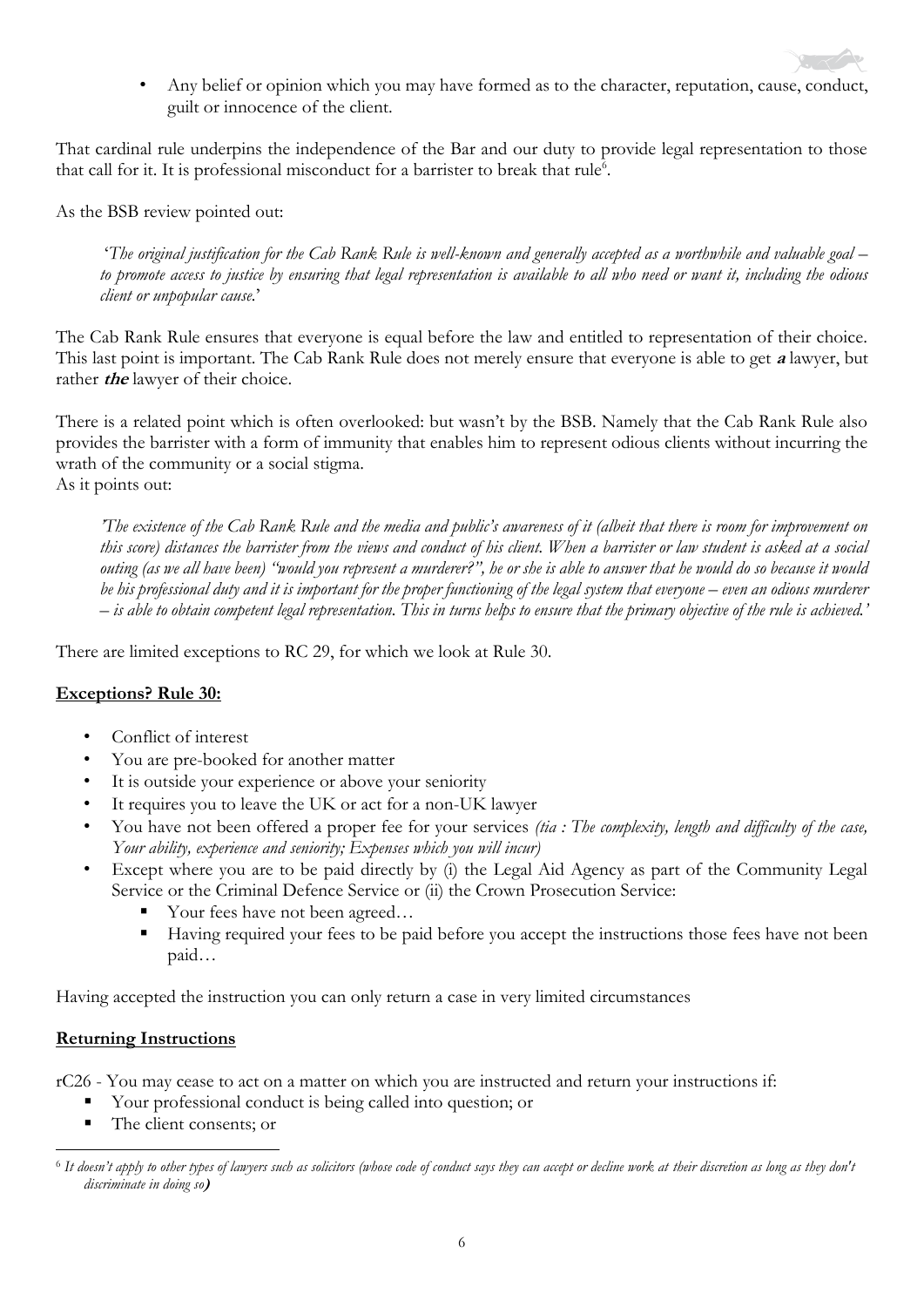- You are a self-employed barrister and despite all reasonable efforts to prevent it, a hearing becomes fixed for a date on which you have already entered in your professional diary that you will not be available; or illness, injury, pregnancy, childbirth a bereavement or a similar matter makes you unable reasonably to perform the service required in the instructions (note: this doesn't say 'on holiday' and if your clerk has booked you in for work in error because you are booked away. That still not an effective 'out'. You were offered as 'available' and have been booked, you can only be release with the consent of your client); or
- You are unavoidably required to attend on Jury Service (i.e. a public duty exemption).

Ground for return **does not include** the nature of the case or the clients defence to the allegations made.

#### **The Codes set out not just what you are obliged to do but how you are obliged to do it.**

As explained: your duty to the Court does not prevent you from putting your client's case simply because you do not believe that the facts are as your client states them to be

Moreover, your duty is to

- Promote **fearlessly** and by all proper and lawful means the client's best interests.
- do so **without regard to your own interests or to any consequences** to you
- do so **without regard to the consequences to any other person** (whether to your professional client, employer or to any other person)
- You must not permit your professional client, employer or any other person to limit your discretion as to how the interests of the client can best be served; and

rC17 – Your duty to act in the best interests of each client (CD2) includes a duty to consider whether the client's best interests are served by different representation, and if so, to advise the client to that effect.

Your duty to comply with rC17 may require you to advise your client that in their best interests they should be represented by:

- A different advocate or legal representative, whether more senior or more junior than you, or of different experience from yours;
- More than one advocate or legal representative;
- Fewer advocates or legal representatives than have been instructed; or
- In the case where you are acting through a professional client, different solicitors.

In other words, your duty to your client takes precedence over your duty to your instructing solicitor, your colleague barrister, your private reservations and your own professional standing.

Let's go back to the classic dinner party question *'how can you act for someone who is guilty… How can you act for that paedophile/baby murderer?'*

That question presupposes that the person you are acting on behalf of IS an abuser. The competent barrister should assume no such thing. What s/he is required to do is to:

- objectively assesses the evidence on either side
- fight the case based on their client's instructions
- do their level best to disprove the fallacy behind the question

# AND

Let the court decide culpability.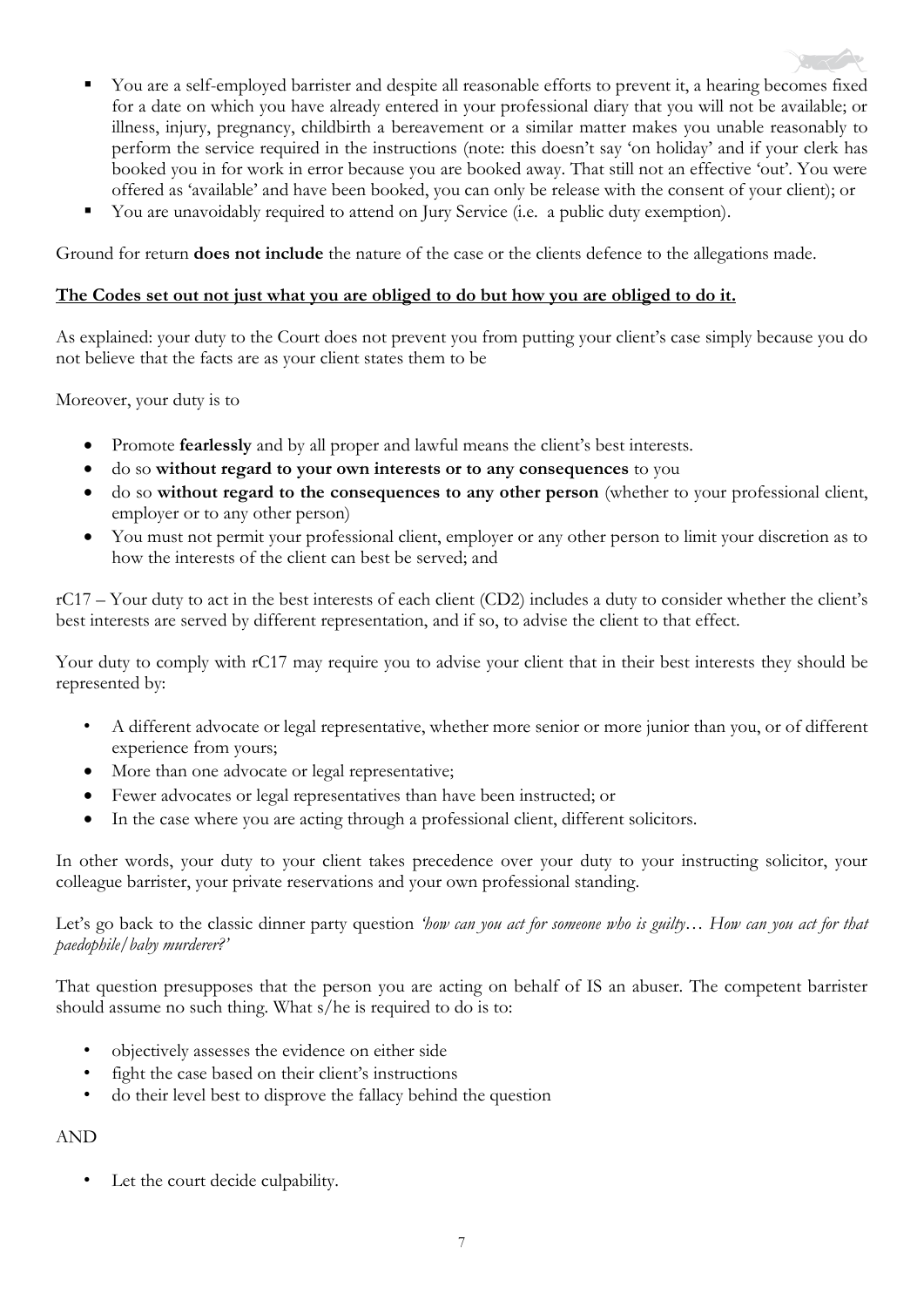The overwhelming case requires no less of defence than the one where you can see flaws in and gleefully anticipate how satisfied and superior you will feel in court as you pick them out and dispatch them. I have in mind the united expert opinion evident against your client, the CCTV, social media, eye witnesses, and the unsavoury life your client leads. But written evidence served on you is not the same as the case as the evidence may turn out after being tested in cross examination. You can't start the trial half-heartedly, then spot a gap and see a window opening and then change track and apply to start matters afresh. You can't ask for a witness to be recalled on the basis that 'I didn't try very hard for that one as it seemed like a lost cause'.

The Secret Barrister's answer to the question**: 'what do you do if you're having to defend someone that you're pretty sure is guilty?'** is as good as any I've heard:

*Quite simply, defend them to the best of my ability. My job isn't to make a judgment on whether my client is guilty - that's for the jury. If he tells me he's guilty, that's a different matter - I cannot mislead the court, so can't stand up and say, "He didn't do X" if he's told me that he did. But if he says "I didn't do X", then my job is to advise him of the strength of the prosecution evidence and the likely outcome of a trial, and if he still says that the 50 witnesses, DNA experts and crystalline CCTV footage have all got it wrong, I put on my wig and go into battle for him. Because he may, contrary to how it appears, be innocent<sup>7</sup> .*

### What of the less noble defence? Your client is guilty, he's told you that, you've told the court that but **there's a technical defence to the guilt being found proven and punishable by law.**

How can that come about? In my lecture I've talked about the very recent case of David Beckham's (none) conviction for speeding. I shan't rehearse that in these notes because it will become old news very soon. But the point of principle to be taken from it is that Mr Beckham's solicitor, Mr Freeman (colloquially known as 'Mr Loophole') secured a legal victory for his client because the rules set down by statute to lay the basis of charge and conviction had not been followed in practice: mandatory steps and timetable had not been observed.

The rationale of the rule (which has been part of road traffic law for many years) was explained by Donaldson LJ in **Gibson v. Dalton [1980] RTR 410**:

"*… motorists are entitled to have it brought to their attention at a relatively early stage that there is likely to be a prosecution in order that they may recall, and, it may be, record the facts as they occurred at the time."*

In Mr Beckham's case, he had not been served with the notice of intended prosecution (NIP) in 14 days and he could prove that as he had the registered receipt of the NIP. Mr Freeman exploited that deficiency. The offence took place on January  $23^{rd}$  2018, so the NIP had to be served by February  $6^{th}$ . In fact, it was not received until February 7th that is 15 days after the offence. The statute is drafted in unambiguous terms "*A person* **shall not** *be convicted …."* If no service within 14 days.

With thanks to the ever witty and on point Mathew Scott who pointed out that Mr Freeman

*'is doing nothing professionally improper by advising Mr Beckham of a defence that may be available to him. Indeed, it would be professional misconduct not to tell Mr Beckham about it, once he had noticed it, and although I certainly don't want to belittle Mr Freeman's forensic skills, checking that the Notice of Intended Prosecution had been served within 14 days would be something that any reasonably competent criminal solicitor would do.'*

#### Mr Scott continues:

*'It is not for lawyers to pick and choose which laws to apply. Law consists of innumerable "technicalities" many of which taken individually may seem pointless, unnecessary, arbitrary, badly worded, inconsistent or plain daft. There's at least an arguable case for saying the law on NIPs is all six of those things. But the rule of law, upon which, it is worth remembering, civilised life depends, means that laws passed by Parliament must be followed by the courts.* 

<sup>1</sup> <sup>7</sup> <https://www.shortlist.com/news/the-secret-barrister-interview/349916>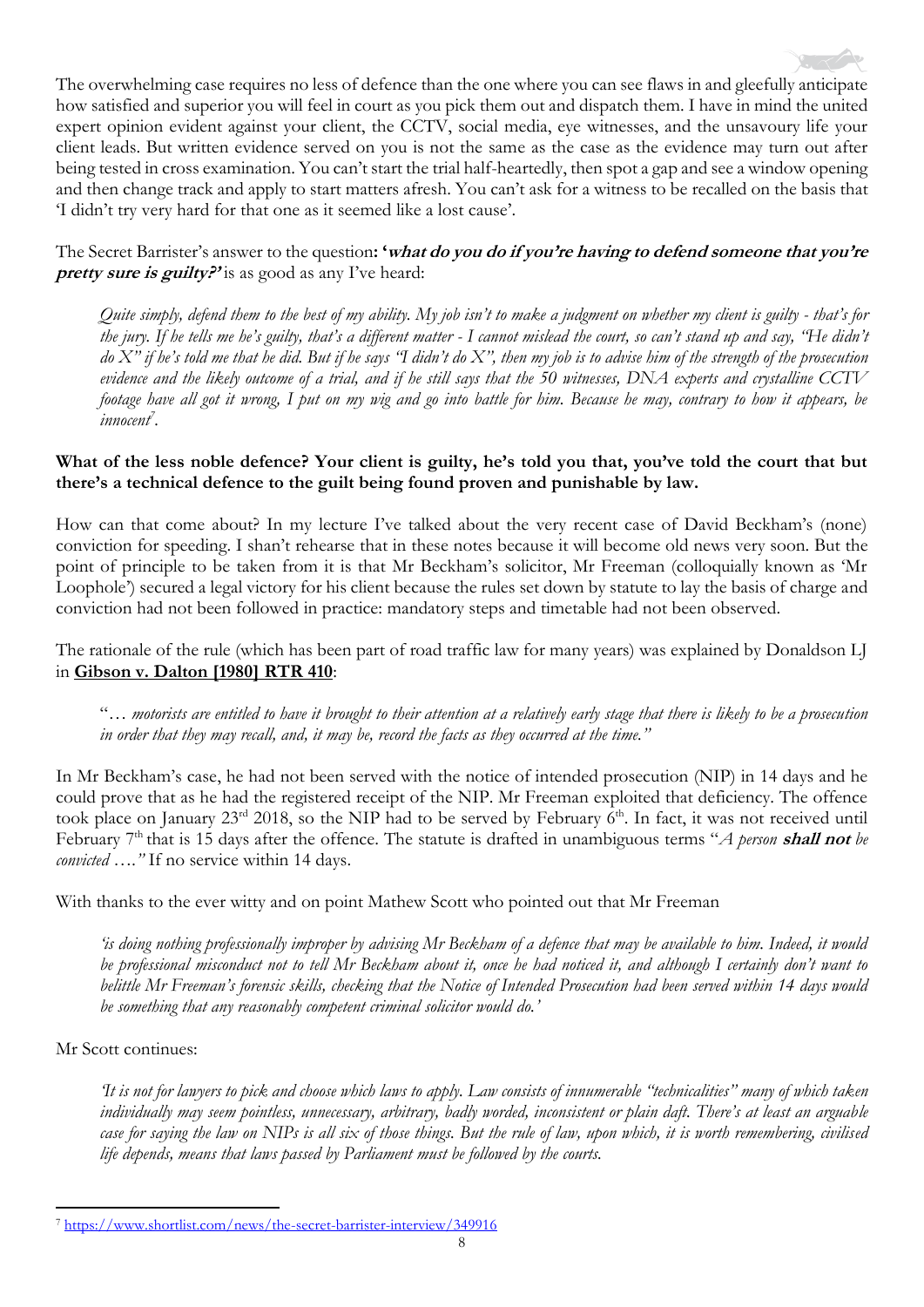

# **The particular challenges faced by a family barrister balancing their duty to the court and the client: acquisition of information adverse to the client's case.**

The Family Bar faces particular challenges in balancing and respecting the following duties:

- You and the court (C1): You must observe your duty to the Court in the administration of justice
- You and your client (C2): You must act in the best interests of each client
- You and ethics (C3): You must act with honesty and integrity
- You and confidentiality (C6): you must protect your client's confidentiality

(Bearing in mind that CD 1 trumps all other duties if there is a clash between them)

In terms of the interplay of our duties:

- Our role is to represent our client and to present our client's case to the best of our ability.
- We have a responsibility to facilitate "full and frank" disclosure in family proceedings which imposes a duty on us to disclose all material that affects the welfare of the child.
- We cannot conduct a trial, or to continue to represent a client, whilst withholding or concealing relevant information from the other parties and the court.
- The duty of confidentiality which we owe to our client may be overridden where permitted by law.

By way of illustration: adverse experts reports can't be held back from the parties or the court: we can't 'shop around' for a positive report and sit on the negative one.

In **Re L (Police Investigation: Privilege) [1996] 2 FLR 731** the House of Lords decided that litigation privilege does not apply in care proceedings. Lord Jauncey of Tullichettle, with whom the majority agreed, was of the view that **care proceedings are non-adversarial in nature.** 

Litigation privilege has no place, therefore, in relation to reports based on the papers disclosed in such proceedings and obtained from a third party within them. Accordingly, all such reports must routinely be disclosed and served within proceedings; as should communications from any party with court appointed experts.

If we become aware our clients have contacted an expert outside of the Part 25 Procedure, classically making contact with an overseas expert by e mail having provided information to them protected by Children Act confidentiality, then we have a duty to tell the parties and the court of that conduct and to produce all communications (and the product of them) as a result of it despite the fact that unauthorised disclosure of confidential evidence may place our client in contempt.

# **Care/Crime Overlap: Disclosure; A Caveat**

If the expert report in question was not prepared for the purposes of the care proceedings but for the purposes of criminal proceedings, legal professional privilege may still arise. **In S County Council v B [2000] 2 FLR 161**, Charles J held (at 174C-E) that the father could claim legal professional privilege in care proceedings in respect of his communications with medical experts who had been instructed solely for the purposes of criminal proceedings. Further, the privilege is absolute (see p173B-D) and the duty of full and frank disclosure which arises in care proceedings does not override that privilege (see 183E-185H).

#### **The client's privilege against self-incrimination in family proceedings and its limitations**  Because:

• the court is making a decision that has, at its heart, the welfare of a child we can't withhold evidence that's relevant to the welfare of the child and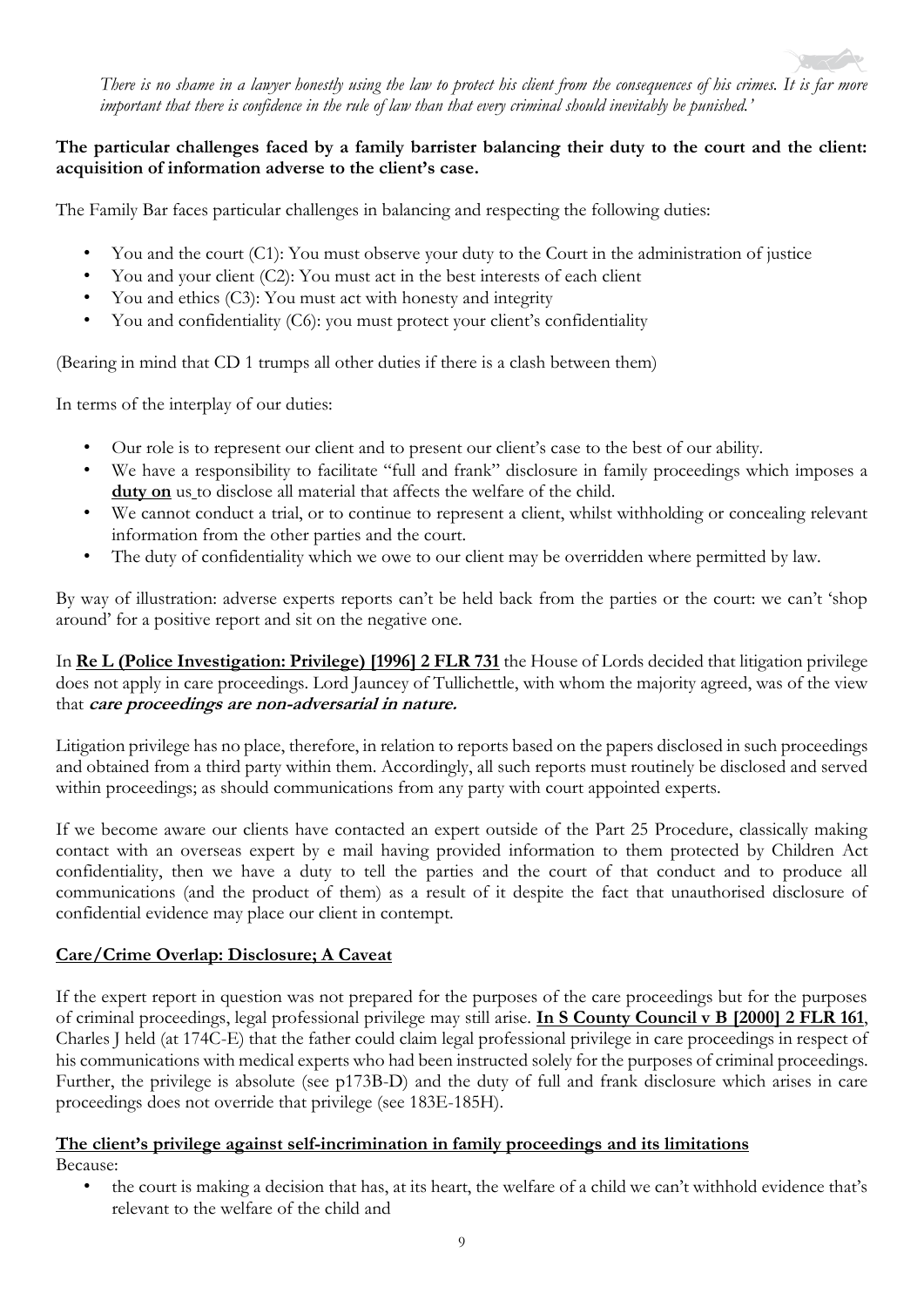

• pursuant to **Re L** above, Family proceedings are deemed to be non-adversarial family

Barristers face particular ethical challenges when they come into possession of information adverse to the client's case.

That material may give us *'knowledge'* (in contradiction to the *'belief'* I talked of earlier) of material facts and we, as barristers must not with hold it if to do so would *knowingly* or *recklessly* mislead *or attempt to mislead* the court.

Sometimes the client seeks to withhold information which is likely to be relevant to the court in determining the child's welfare, and may even be detrimental to the child, if withheld:

- An admission
- A threat towards other family members
- A threat to subvert the court's decision
- A threat to abscond with a child
- A threat to a witness or co respondent
- An undisclosed relationship with someone who is relevant to risk

Unfavourable material may be provided in the form of instructions given in conference, information relayed through instruction, contained in the client's social media that you have access to, or may be contained within documents generated for the purposes of family proceedings in which counsel is instructed e.g. draft statements

In **Re L** above, Lord Jauncey stated that his decision in relation to litigation privilege "… *does not of course affect privilege arising between solicitor and client*". In **S County Council v B (above),** Charles J decided (at 179E-F) that Re L preserved legal professional privilege in respect of communications between solicitor and client, and draft statements and discussions as to the relevant facts between solicitor and client for the purposes of proceedings under the Children Act 1989: **see also Wall J in A Chief Constable v A County Council [2002] EWHC 2198 (Fam) at [96].** Accordingly, legal professional privilege applies to communications with the client in family proceedings (see also Lord Nicholls, in **Re L** on this point). That means that you may have an issue where professional ethics challenge professional privilege.

In that situation you may well have to resolve a clash between:

- your duty to the court
- your duty to protect and respect the client's confidentiality,
- your honesty,
- your independence.

Your dilemma brings into play complex issues of legal professional privilege and litigation privilege (which are hugely complex areas and outside the scope of this lecture).

I advise reading **'Disclosure of unhelpful material in Family Proceedings' issued by The Professional**  Practice Committee<sup>8</sup> published July 15, reviewed May 16.

#### **The Statutory Provision: S 98 Children Act 1989**

Section 98(1) is one of several statutory provisions which suspends self-incrimination privilege in specified contexts. In this case it renders parents compellable in care proceedings notwithstanding the provision of s 14 of the Civil Evidence Act 1968 (the 1968 Act) (which protects witnesses in civil proceedings from self-incrimination).

<sup>1</sup> <sup>8</sup> https://www.barcouncil.org.uk/media/439961/disclosure\_of\_unhelpful\_material\_in\_family\_proceedings\_\_children\_.pdf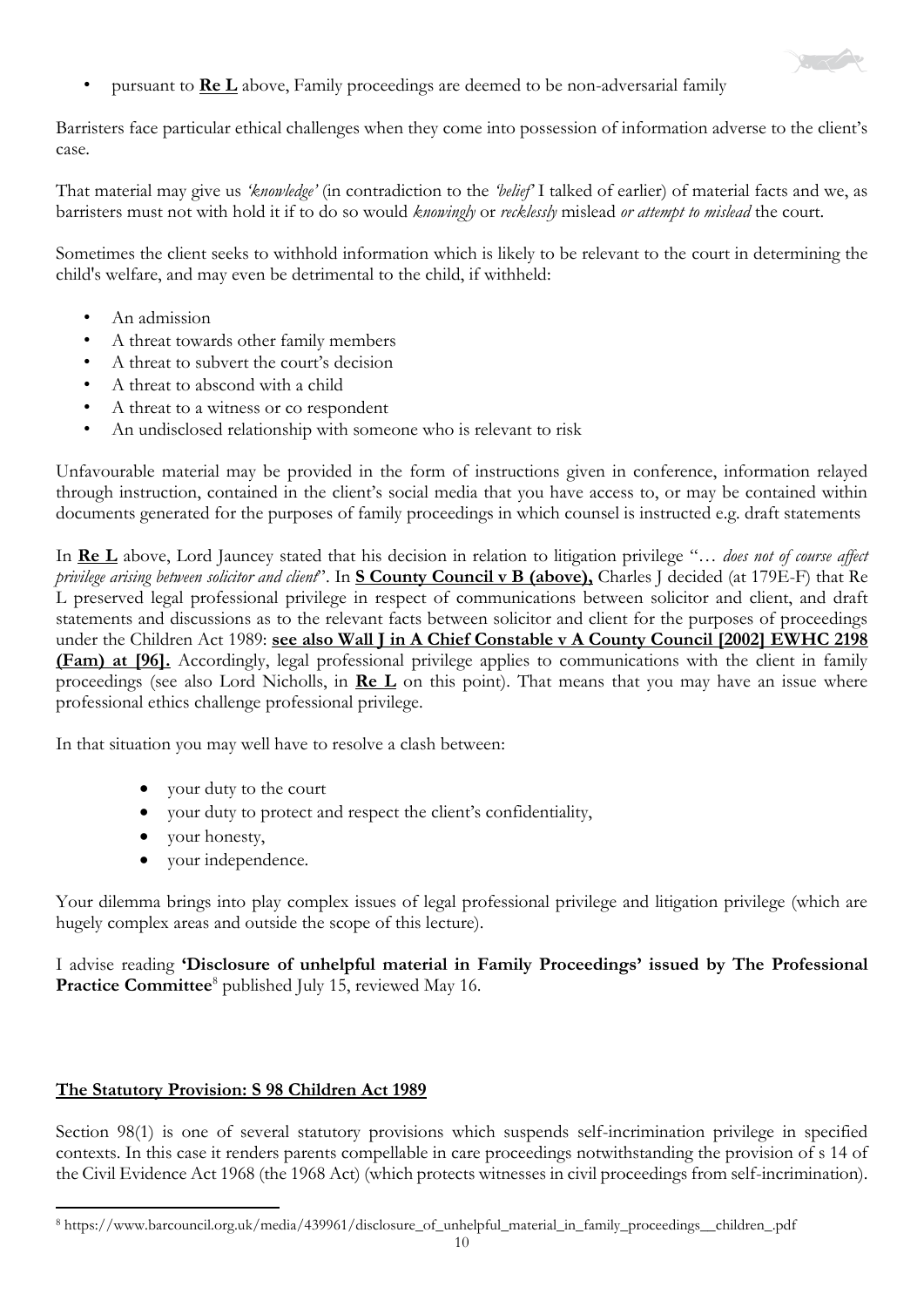It provides that a statement or admission made in the proceedings is not admissible in evidence against the maker (or his spouse/civil partner) in criminal proceedings, except in the case of a perjury charge. As both judges and commentators have observed, however, s 98(2) offers nothing like a guarantee that parents who respond to encouragement or demands of frankness will be insulated against consequences in the criminal forum.

The privilege against self-incrimination may permit the withholding of information and non-co-operation with the court's investigation which would otherwise be required in accordance with the duty of full and frank disclosure which arises in care proceedings. However, the privilege does not excuse the client from giving evidence on any matter or entitle the client to refuse to answer any question put to him in the course of his giving evidence (Children Act 1989, s.98 (1)).

# As Wall J said in **A Chief Constable v A County Council [2002] EWHC 2198 (Fam) at [96]:**

*"A lawyer whose client admits child abuse in a conversation covered by legal professional privilege is placed in a very difficult position. Lawyers have a professional duty not to mislead the court, and plainly cannot conduct the parent's case in a manner which is inconsistent with any admission made to them. However, lawyers cannot, without the consent of their clients, breach or waive the privilege. Thus although lawyers may advise their clients to be open and honest with the court, they are also entitled, without breaching professional standards, to advise parents in*

*care proceedings that, subject to section 98(1) of the Children Act 1989, they are not bound to co-operate with the court's investigation. They should, however, in my judgment, advise their clients that anything they say to an expert witness in the context of the latter's investigations, is protected by section 98(2) of the 1989 Act."* 

Given that the CPS tracks the progress of our care cases, which may well precede the criminal prosecution and are often used to inform the decision to charge and prosecute, clients must be told that what they say in the family court (and they are compellable witnesses) is likely to find its way into a judgment, which will be disclosed to the police upon their application. Given that the client can't refuse to answer any question in care proceedings on the ground that it may incriminate him/her, they are effectively only deferring the time when that adverse information comes into the hands of the prosecutorial authorities, not ring fencing it from them.

And so if you come into possession of information, such as an admission, contrary to your client's stated and public case, then you may become professionally embarrassed and have to withdraw if, in evidence on oath, it is not volunteered by the client.

In October 2013 the **Protocol and Good Practice Model – disclosure of information in cases of alleged** child abuse and linked criminal and care directions hearings was issued<sup>9</sup>. It devotes an entire section to the correct approach to disclosure of information from family proceedings for the purposes of criminal investigation or prosecution: outside the scope of this lecture I strongly recommend it be read as a companion to it

#### **The clash between the duty of confidentiality and "the defence of just cause and excuse" to breach of it.**

Core Duty 6: We must protect the confidentiality of each client's affairs, except for such disclosures as are required or permitted by law or to which the client gives informed consent.

This exception would apply where the law specifically requires or authorises the disclosure of the information in question notwithstanding the duty of confidentiality.

The exception may also apply where disclosure is in the **public interest** and, in proceedings for breach of confidence, it is referred to as **"the defence of just cause and excuse".** A balancing exercise is required in the application of the public interest exception.

# **Imminent Threats of Death or Serious Injury**

<sup>1</sup> <sup>9</sup> https://www.cps.gov.uk/sites/default/files/documents/publications/third\_party\_protocol\_2013.pdf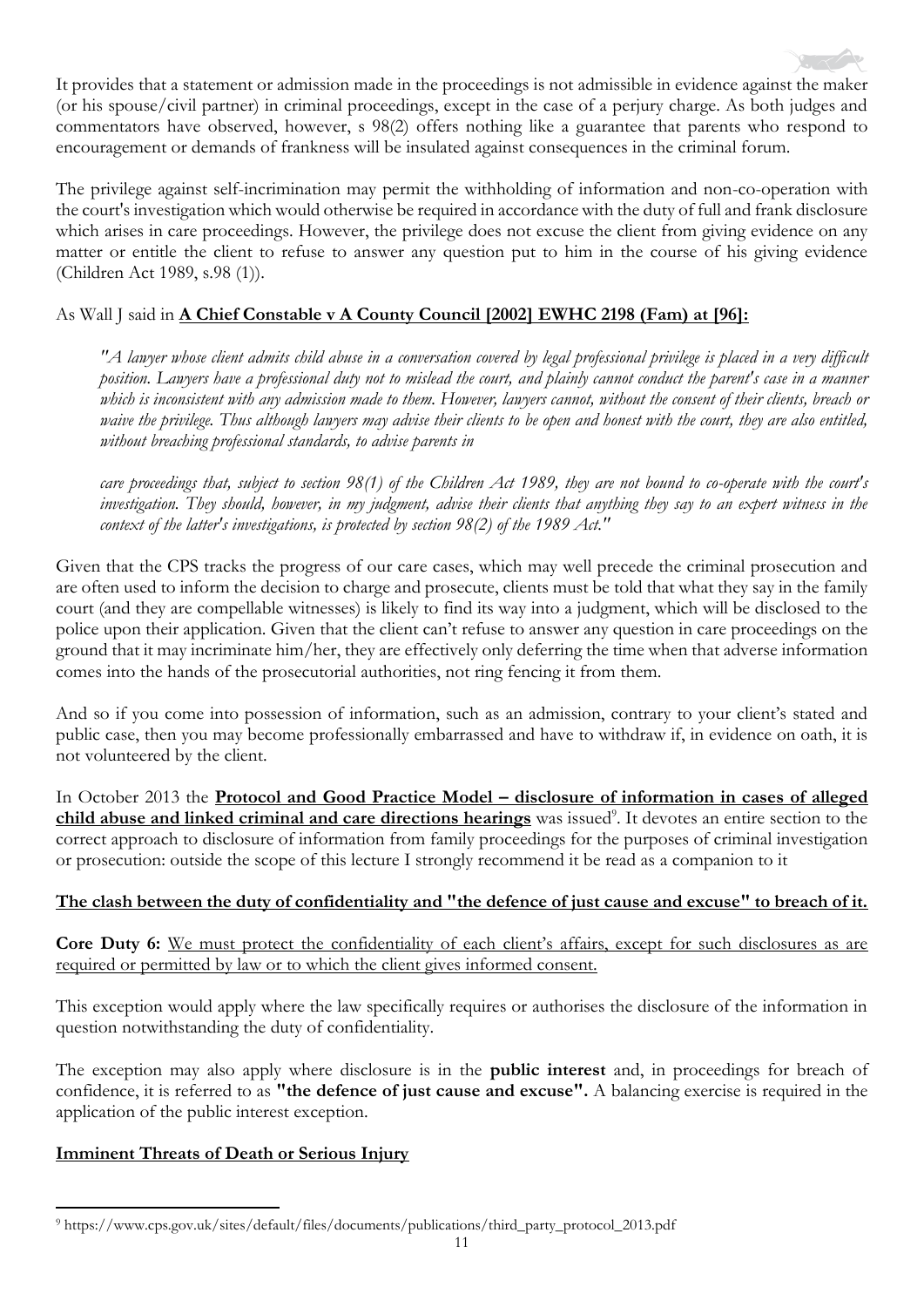One difficult area concerns threats made by your client against others: for example, a threat to do harm to a child if your client does not get residence.

You should first satisfy yourself that the threat is genuine. If you are satisfied that it is, then you will need to consider what, if any, disclosure you are entitled to make.

# THE UPSHOT?

### What to do if you receive invited and adverse information by or about the client contrary to their stated case or relevant to the welfare of the child?

You advise:

- that whilst you, as their barrister, have a duty to present their case to the best of your ability, you have a higher duty to the court to disclose relevant material to the court even if that disclosure is not in the interests of the client <sup>10</sup>
- You will advise the client that the material is relevant to the case and should be disclosed
- That full disclosure of relevant material will result in a fair and proper assessment of the child's welfare and will assist the court in arriving at the best possible outcome for the child (usually their child).
- That full and frank disclosure is more likely to result in parents' and/or carers' needs being properly identified, which in turn will have a positive impact upon the child if they are considered able to care for the child.
- That if relevant information were to be withheld (such as a new relationship with an unsuitable partner), then almost invariably it would emerge during cross-examination or further investigation within the proceedings, and the client might then be heavily criticised and his or her case damaged because of his or her failure to be honest and open with the court at the earliest possible stage.
- That in acting for a client you cannot mislead the court in any way. Thus where unfavourable information is withheld on the grounds of privilege against self-incrimination, you may be obliged to withdraw at a later stage if the client continues to withhold that unfavourable material in oral evidence (where no such privilege can be claimed3) and in so doing directly or indirectly misleads the court.
- (Subject to questions of privilege) where a client does not accept the merits of disclosing unhelpful material to the other parties and the court, and does not consent to disclosure as advised, you may be obliged to withdraw from the case and return your instructions. You must not continue to act for a client knowing that information exists which ought to have been disclosed in accordance with the duty of full and frank disclosure but which, in breach of that duty, has not been disclosed because your client has refused to permit its disclosure.

# **The Ethical Dilemma May Not End with Withdrawal**

# **Any information which reveals a serious risk to the welfare of a child, or serious harm to a third party, may have to be disclosed even if your client dis-instructs you.**

The Bar Council considers that the law permits you to do so where you have reasonable grounds for believing that there is a significant risk of death or serious injury to an identifiable person or persons, at least (or particularly) if the risk is imminent.

In such circumstances, the Bar Council considers that you  $\frac{may}{may}$  – and, given the seriousness (and potentially the imminence) required to meet the threshold for disclosure, should – report the threat to the police or other appropriate agency (such as the local authority social services department) able to take appropriate protective measures.

 $\overline{\phantom{a}}$  $10$  (Per Wall J in Re DH (a minor) (child abuse) at  $704/C$ ).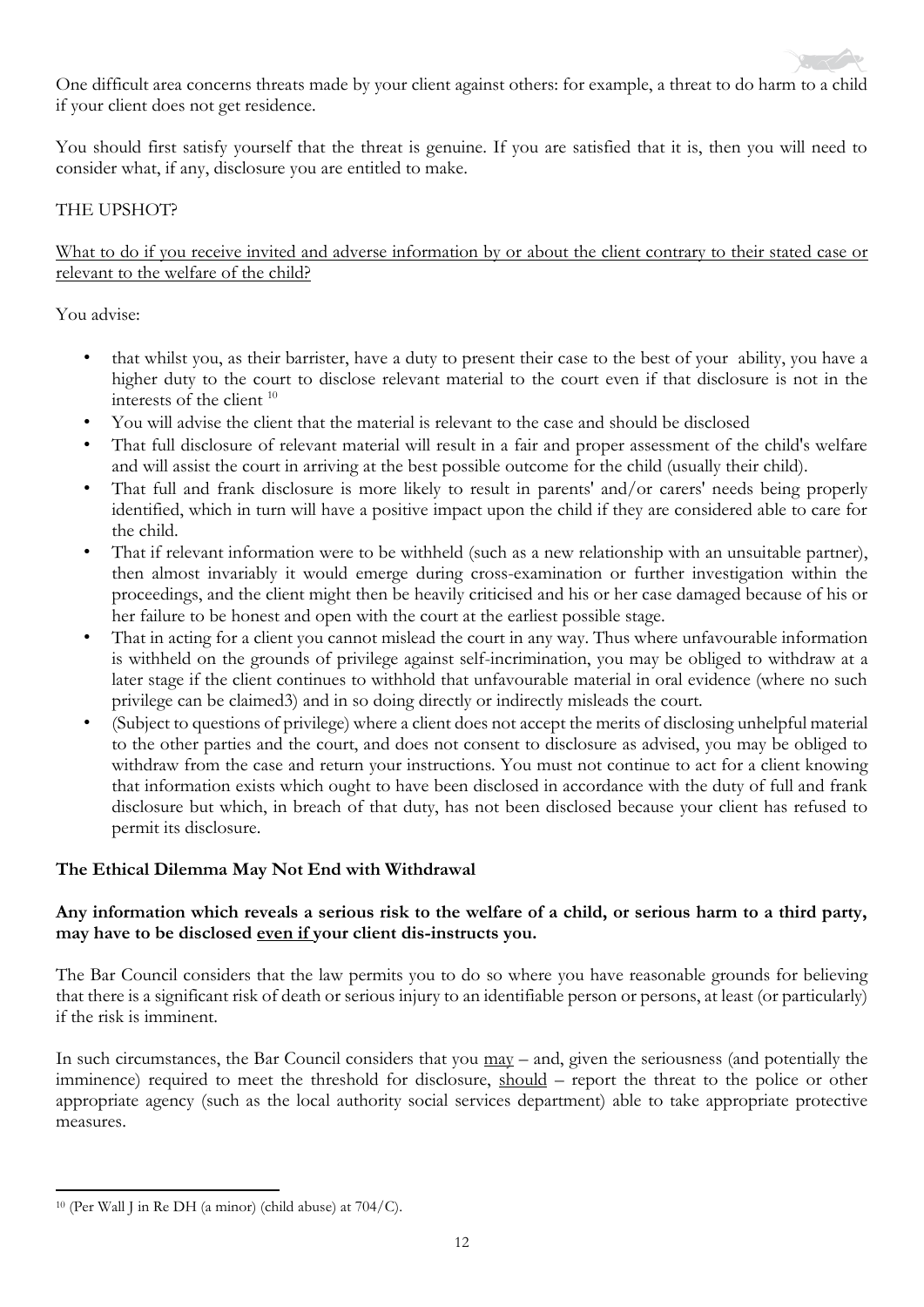

In **Family Proceedings: Case Management) [1995] 1 WLR 332** Sir Stephen Brown P set out the principle of disclosure in family proceedings as follows quoting (per Wall J in **Re DH (a minor) (child abuse)** at 704/C) with approval

*"It is a duty owed to the court both by the parties and by legal representatives to give full and frank disclosure in ancillary relief applications and also in respect of children"*

### **that whilst their barrister has a duty to present their case to the best of his or her ability, their barrister has a higher duty to the court to disclose relevant material to the court even if that disclosure is not in the interests of the client**

Each case will turn on its facts. Contact the EES if in doubt as to what to do, speak to your head of chambers and to senior colleagues. But whatever advice you seek out the responsibility to make a decision on what to do rests solely on your shoulders. This may help:

In **A Local Authority v PG [2014] EWHC 63** (FAM) Keehan J dealt with case management issues arising within care proceedings where there were concurrent criminal proceedings following the alleged murder of the mother by the father. In that case the father had been advised by his criminal lawyers not to comply with the direction for filing a response to threshold until the defence statement had been served within the criminal proceedings. Although that was consistent with general practice in cases of linked care and criminal proceedings, and arose in part from an absence of guidance, the court said it was wholly unacceptable in light of the provisions of s 98. The court gave guidance, which made clear that, whilst a legal practitioner may advise a client of the provisions and import of s 98 and the ability of the police or co-accused to make applications for disclosure into the criminal proceedings of it, is wholly inappropriate – and potentially a contempt of court – for a legal practitioner to advise a client not to comply with an order made in care proceedings or to advise a client not to give a full, accurate and comprehensive response to findings sought:

*"A. when a party to care proceedings is ordered to file and serve a response to threshold and/or to file and serve a narrative statement, that party must comply with that order and must do so by the date set out in the order;*

*B. the importance of parents or interveners giving a frank, honest and full account of relevant events and matters cannot be overstated. It is a vital and central component of the family justice system;*

*C. a legal practitioner is entitled to advise a client of:*

*(i) The provisions and import of s.98 of the 1989 and* 

*(ii) The ability of the police and/or a co-accused to make application for disclosure into the criminal proceedings of statements, reports and documents filed in the care proceedings*

*D. it is wholly inappropriate and potentially a contempt of court, however, for a legal practitioner to advise a client not to comply with an order made in care proceedings;* 

*E. it is wholly inappropriate and potentially a contempt of court for a legal practitioner to advise a client not to give a full, accurate and comprehensive response to the findings of fact sought by a local authority in the threshold criteria document. This applies both where that advice is limited in time, egg until after a criminal defence statement has been filed and served and, worse still, the advice is given not to make such a response at all."* 

Keehan J continued with some examples:

*"Where a child who is in care has been abducted and a recovery order has been made requiring a person with information as to the child's whereabouts to disclose it, the privilege against incrimination does not excuse compliance with the requirement (Children Act 1989, s.50 (11). Similarly, under the Family Law Act 1986 section 33(2), or where a Location Order is made in the High Court, in a private law context, the privilege against incrimination does not excuse non-disclosure.*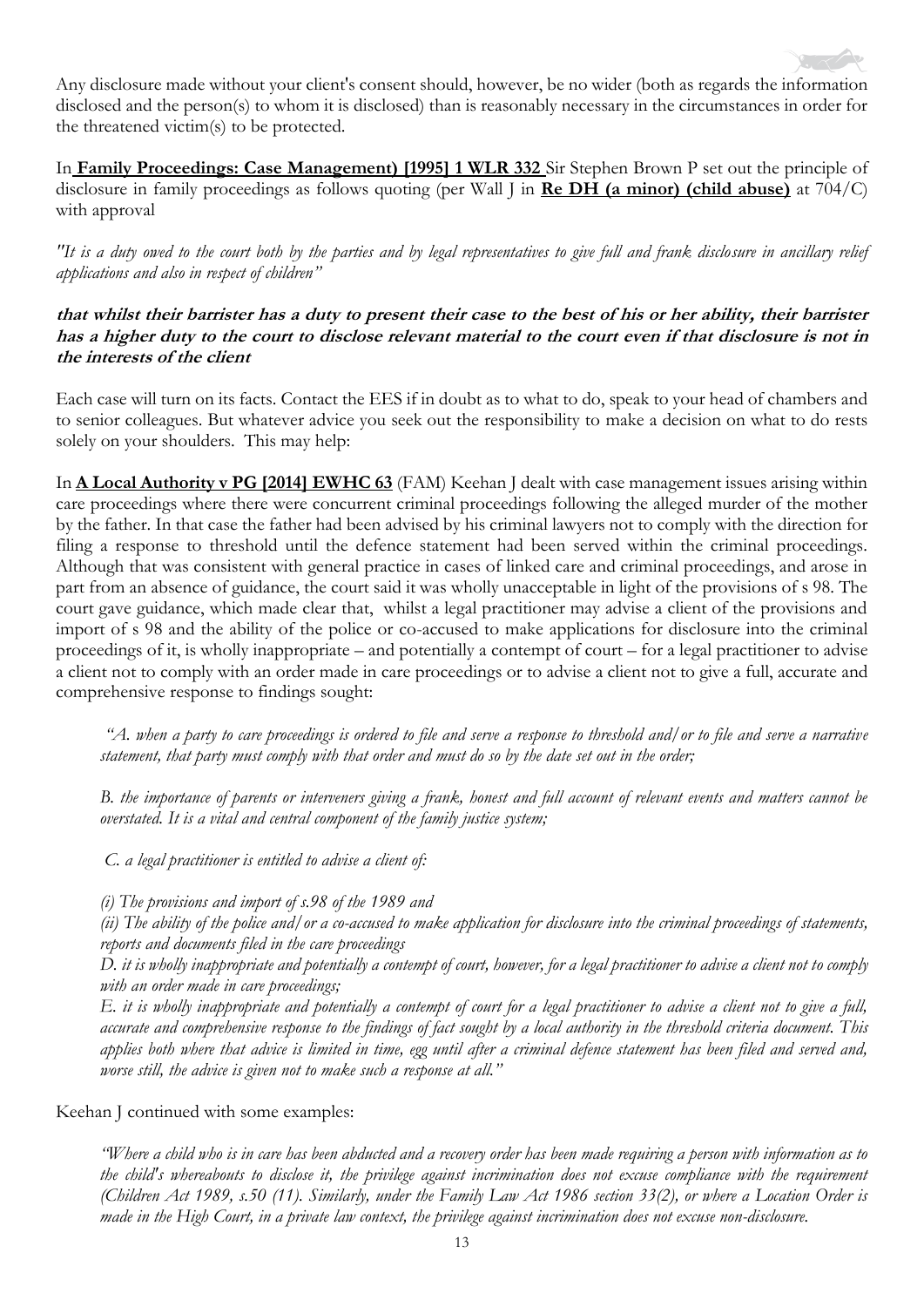

*In applications for financial remedies, the current position appears to be that privilege against self-incrimination does not apply to disclosure of information and documents:* **Regina v K (A) [2009] EWCA Crim 1640; [2010] QB 343.** *In that case the Court of Appeal held that, although the Family Proceedings Rules 1991 (under which K was required to make "full, frank and clear disclosure" of his financial circumstances) do not expressly abrogate the privilege against self-incrimination, they must have been intended to do so "since the court could not discharge the duty imposed on it by section 25 [of the Matrimonial Causes Act 1973] unless the parties were required to disclose all relevant information, even if tending to incriminate them"; see It may however be that this decision is distinguishable in children proceedings where the relevant legislation does make express provision for the abrogation of privilege against self-incrimination and, particularly, the extent to which the privilege is abrogated; see, for example, s.98(1) Children Act 1989 and paragraph 30 above.*

To consider how the clash between the codes can play out in practice I would thoroughly recommend that you call up this paper [https://www.barcouncil.org.uk/media/42898/faq\\_s.pdf](https://www.barcouncil.org.uk/media/42898/faq_s.pdf) which was produced by the Bar Council's Professional Practice Committee to set out questions that are often asked of the ethics committee and provides some suggested answers concerning the Code of Conduct and related professional matters.

This is an illustrative  $Q/An$  example taken from it:

Q. Yesterday, my client instructed me that he wished to plead guilty to an offence. We went carefully through all the defences available to him and he signed instructions saying he wished to plead guilty. Today he has written to the Judge indicating that he wishes to change his plea because he was under pressure from others to plead guilty. Am I in difficulties?

A. Probably. Your duty is to ensure that the court is not knowingly or recklessly misled. In this situation, it would be appropriate to ask the client (a) why this was not raised with you originally and (b) why he chose to write to the judge about it. It may be that he can provide an explanation for the sudden change which satisfies you that you will be able to represent him without being concerned about misleading the court. If he does not provide a satisfactory explanation then you should withdraw. If the explanation is satisfactory then it would be sensible to explore why he thought it right to approach the judge rather than deal with this through his advisers. The action suggests a lack of confidence in you which, of itself, might be reason either for withdrawal or for him to seek to instruct new counsel.

Q 'I am instructed in a residence and contact case to represent the father. In conference, the father has told me that if he does not get custody of the child he will make sure that no one else will. I am very concerned by what he might do to the child. However, he has told me that I must not mention what he said to anyone else. Am I able to breach client confidentiality and report the matter to the proper authorities?

Answer: The view of the Professional Practice Committee is that you should first satisfy yourself that the threat is genuine. If you are satisfied, paragraph 702 of the Code of Conduct allows a barrister to breach his duty of confidentiality "as permitted by law"; broadly, the law permits you to do so where there is a danger of harm to a third party. In such circumstances a barrister should report the threat to the police or other agency (such as the local authority social services department) able to take appropriate protective measures. This subject is also covered in more detail in the guidance document: Disclosure of Unhelpful Material Disclosed to Counsel in Family Proceedings. If you are in any doubt you should contact the Ethical Enquiries Line.

Q. Yesterday, my client instructed me that he wished to plead guilty to an offence. We went carefully through all the defences available to him and he signed instructions saying he wished to plead guilty. Today he has written to the Judge indicating that he wishes to change his plea because he was under pressure from others to plead guilty. Am I in difficulties?

A. Probably. Your duty is to ensure that the court is not knowingly or recklessly misled. In this situation, it would be appropriate to ask the client (a) why this was not raised with you originally and (b) why he chose to write to the judge about it. It may be that he can provide an explanation for the sudden change which satisfies you that you will be able to represent him without being concerned about misleading the court. If he does not provide a satisfactory explanation then you should withdraw. If the explanation is satisfactory then it would be sensible to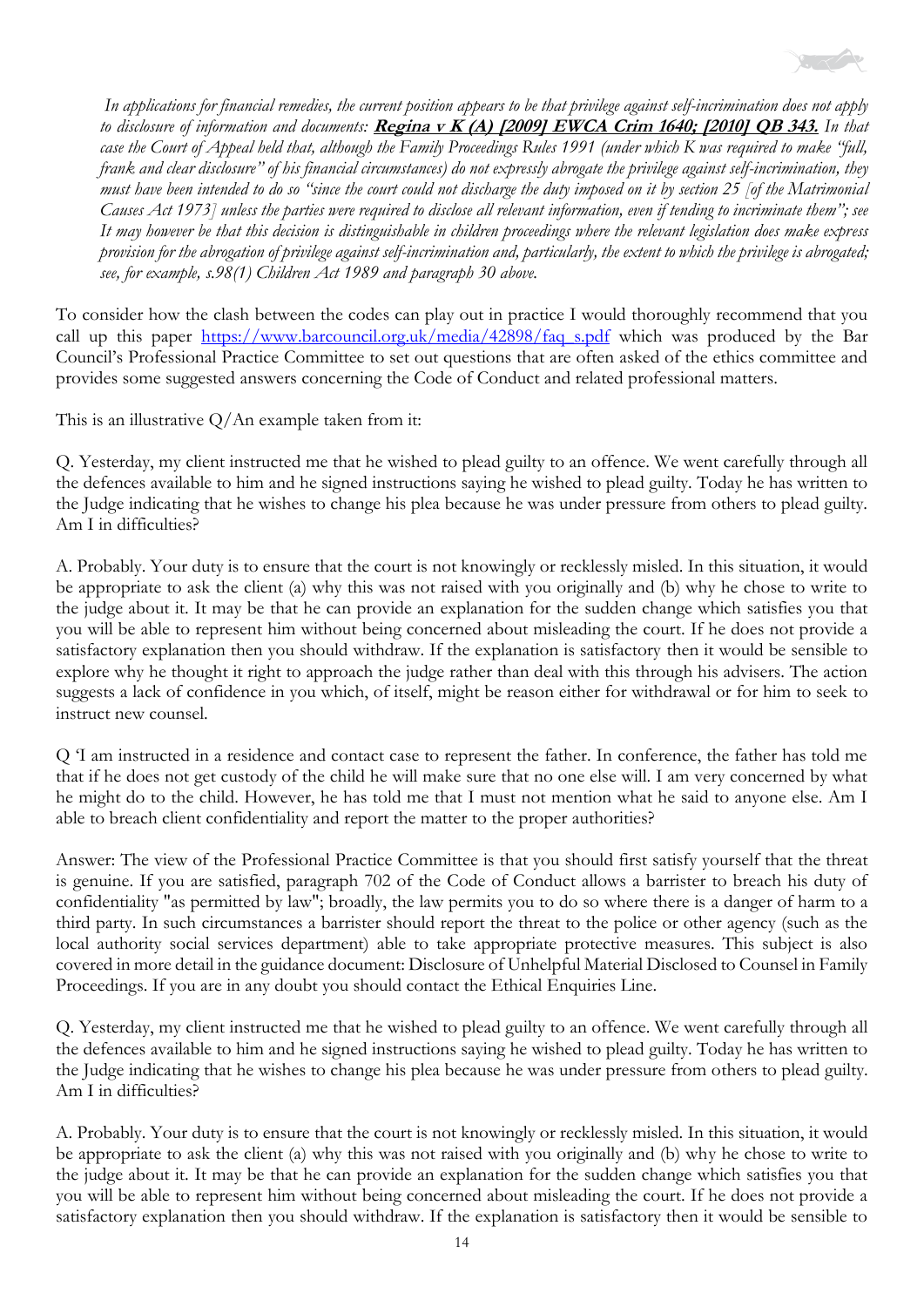explore why he thought it right to approach the judge rather than deal with this through his advisers. The action suggests a lack of confidence in you which, of itself, might be reason either for withdrawal or for him to seek to instruct new counsel.

I have endeavoured to deal with issues arising between counsel and client, but this lecture would not be complete without mentioning counsel to counsel discussion.

### **Counsel to counsel discussions: a bubble of confidentiality? No**

Take heed of 'counsel to counsel 'discussions: they are not confidential, nor ring fenced re onward transmission of the information conveyed and received.

Q. I acted for the wife in a family matter. During counsel to counsel discussions, I told opposing counsel that I had advised against a particular application being made. My instructing solicitors have now received a letter from the husband's solicitors making a claim for wasted costs in respect of the application on the basis that it was against my advice. It is clear that opposing counsel has revealed matters which I discussed with him in confidence. Is there anything I can do about it?

A. As the Code of Conduct does not recognise counsel to counsel confidentiality, there is nothing that can be done about it. Moreover, counsel is bound by his duty to act in his client's best interests and if he learns something during the course of discussions with his opposite number which would aid his client's case or which it is in the client's best interests to know, then he is duty bound to reveal it. Barristers should bear this in mind when entering into counsel to counsel discussions.

### Here's another:

Q. In the course of a conversation with opposing Counsel, I discovered information to which I would not normally have been privy which could affect the way I conduct my lay client's case. What should I do?

A. the Code of Conduct does not recognise "Counsel to Counsel" confidentiality. If you learn something which will affect your lay client's case and which it is in his best interests to know, you should tell him and adjust the way in which you handle the case accordingly. There is a common, but mistaken, belief that communications between Counsels are automatically subject to "Counsel to Counsel" confidentiality, with the result that you cannot tell your client anything which opposing Counsel told you unless you have opposing Counsel's permission. The true position is that communications between Counsels are no different from any other communication between the lawyers for opposing parties. It sometimes happens that opposing Counsel offers to speak to you on a "Counsel to Counsel" basis, or otherwise indicates that he wants you to agree not to tell your client what opposing Counsel is about to tell you. You should not agree to do this without your lay client's permission. You will have to advise your client whether it is in his best interests for you to be given information which you cannot communicate to him. You will need to consider the practical implications of receiving information on this basis. In some cases, it may lead to your becoming professionally embarrassed. (See **R v. B. & G. [2004] 1 WLR 2932.** for an example of a case in which counsel considered that they were unable to continue once they became aware of relevant information which the Judge ordered them not to communicate to their clients.)

#### **Concluding remarks**

Being a barrister and being entrusted with trying to make a difference to a case that for the client may change the direction of their life is a privilege and a burden.

Never think that duty is not respected.

Never think we don't strive to live by the highest ethical and professional standards. As Samuel Johnson said: *'integrity without knowledge is weak and useless, and knowledge without integrity is dangerous and dreadful'.* 

Never think your case is forgotten when you leave our conference room or the court building.